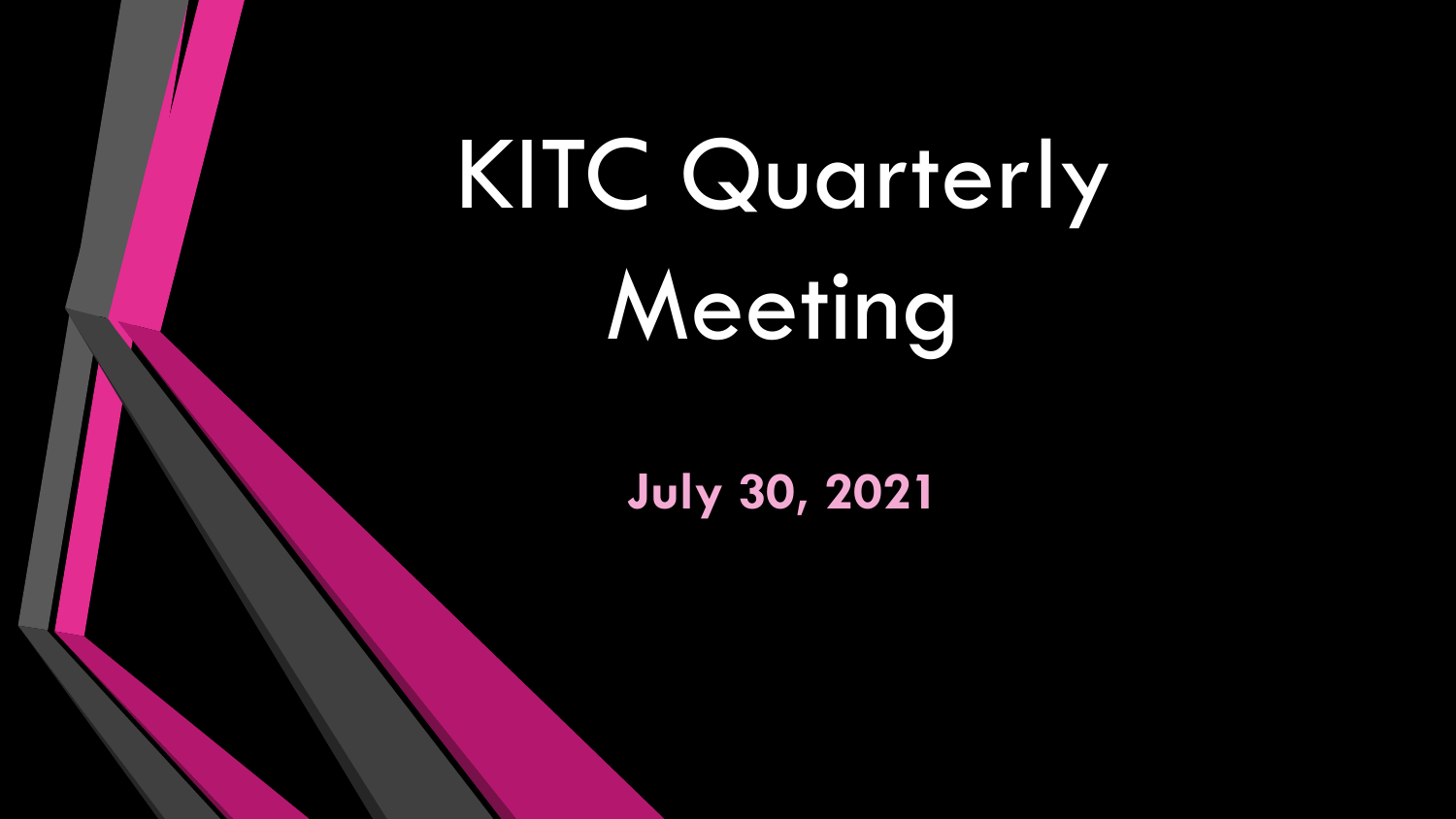#### Agenda

9:30 – 9:45 Welcome and Introductions

9:45 – 10:45 KITC: NTACT Capacity Building Institute Allison Johnson – OSEEL KDE Jonathan White – OVR

10:45-11:00 Break

11:00-12:00 Agency Updates

NEXT MEETING October 29, 2021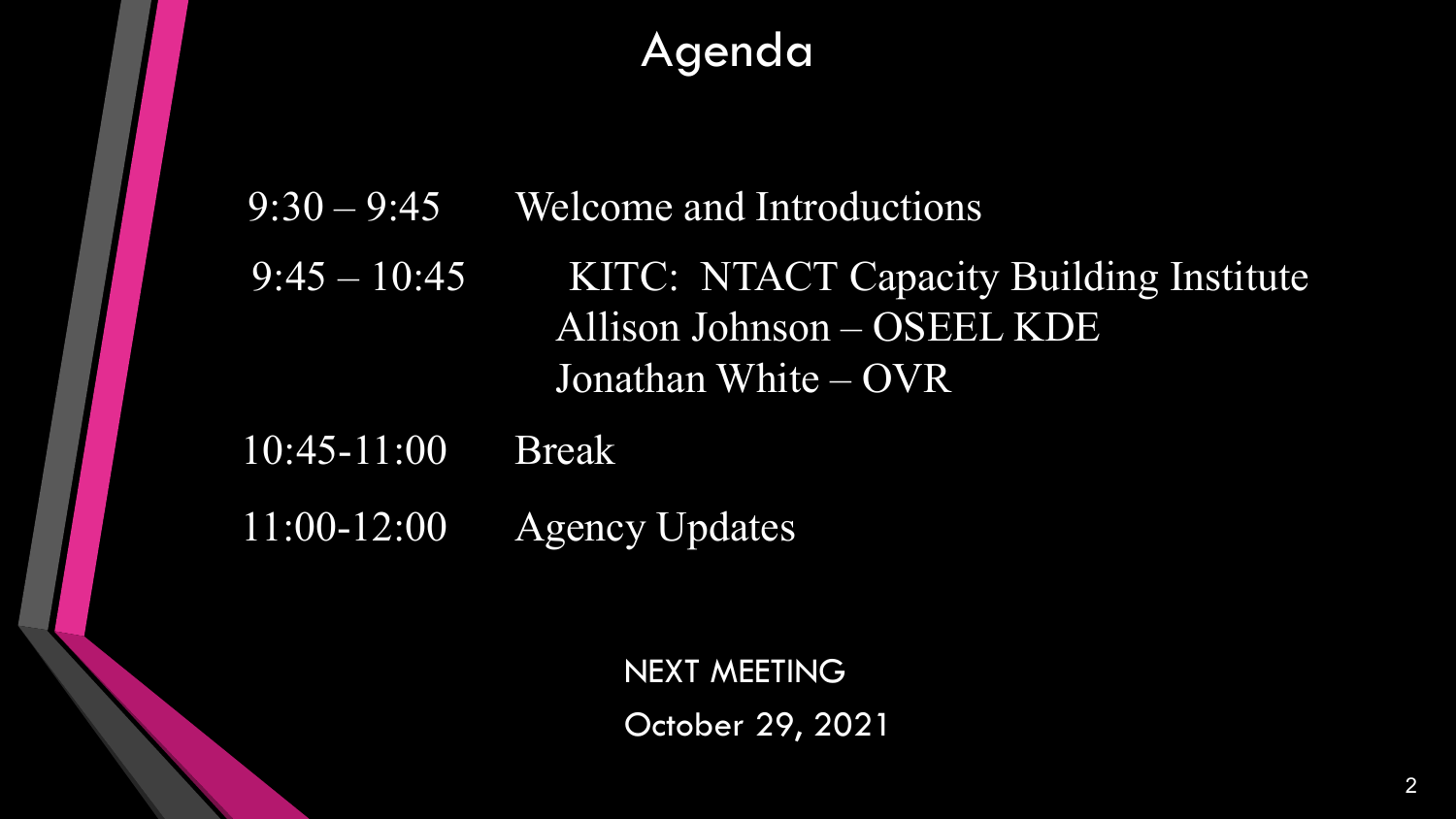### NTACT-C Capacity Building *Virtual* Institute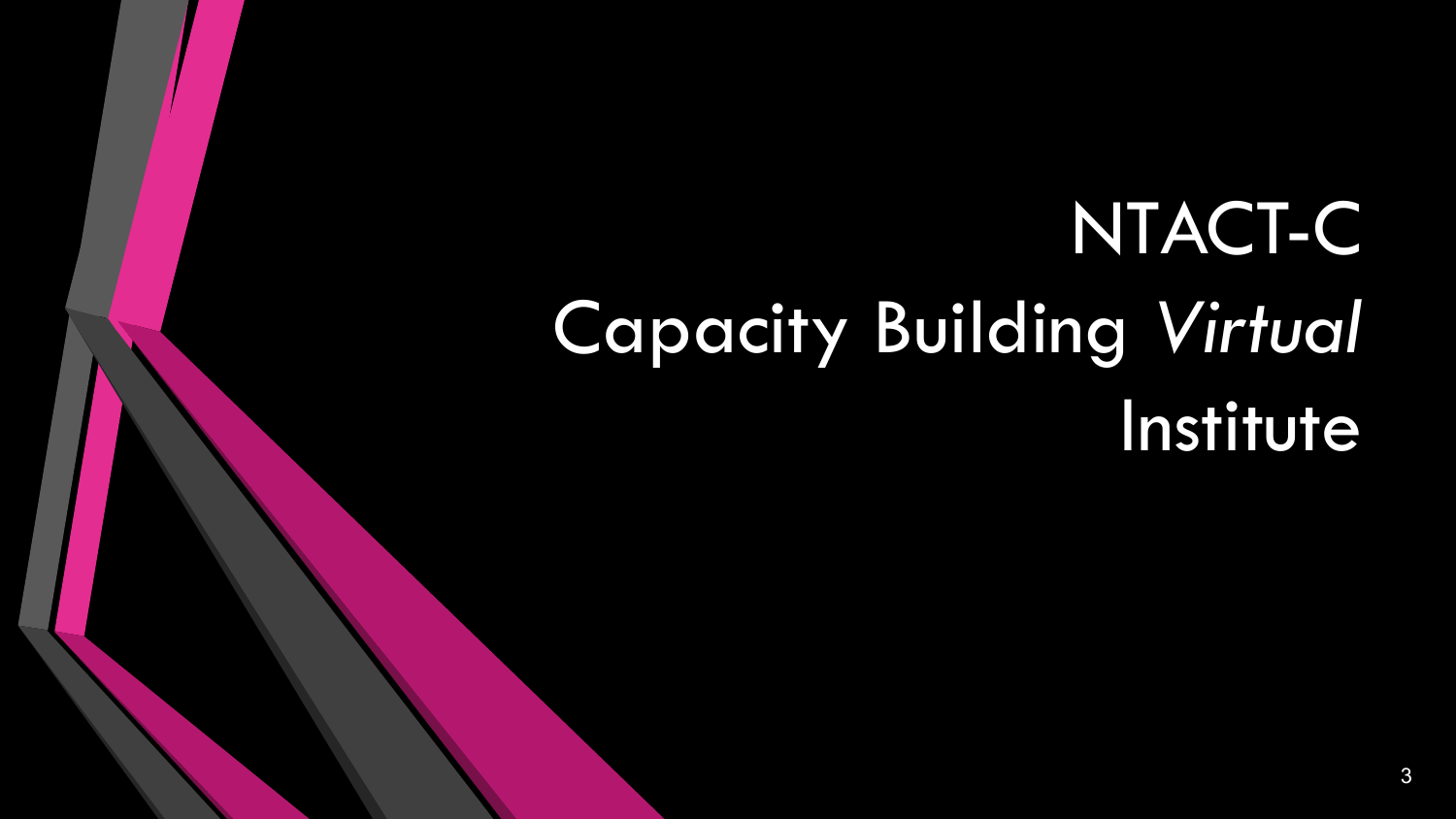#### National Technical Assistance Center on Transition - Collaborative

The Capacity Building Institute brings together interagency teams to create collaborative plans to address state-specific transition needs.

The Kentucky team includes:

- Sallie Bolton, DJJ
- Veronica Dale, OVR
- Shasta Hensley, KDE
- Dorothy Jenkins, OVR
- Allison Johnson, KDE
- Tony Lobianco, UKY-HDI
- Angel Stephens, SESC
- Samantha Walte, UofL
- Lou-Ann Land, UKY-HDI
- Jonathon White, OVR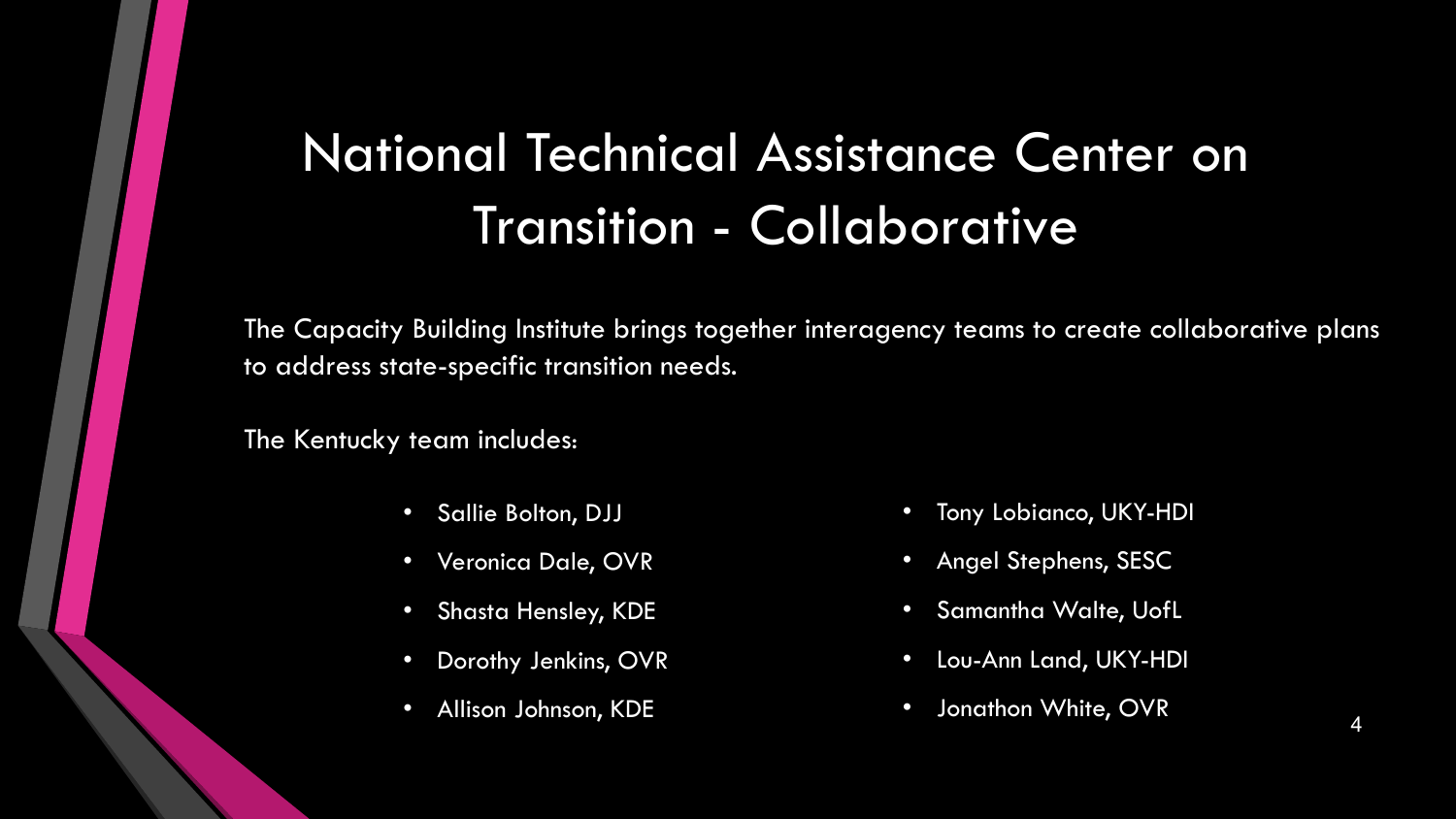#### **Goal #1**

We will better align policies and procedures across agencies to better address gaps and reduce duplication of transition services

We will develop protocols to address transitions across educational levels (preschool - high school) and relevant systems (e.g., mental health, vocational rehabilitation)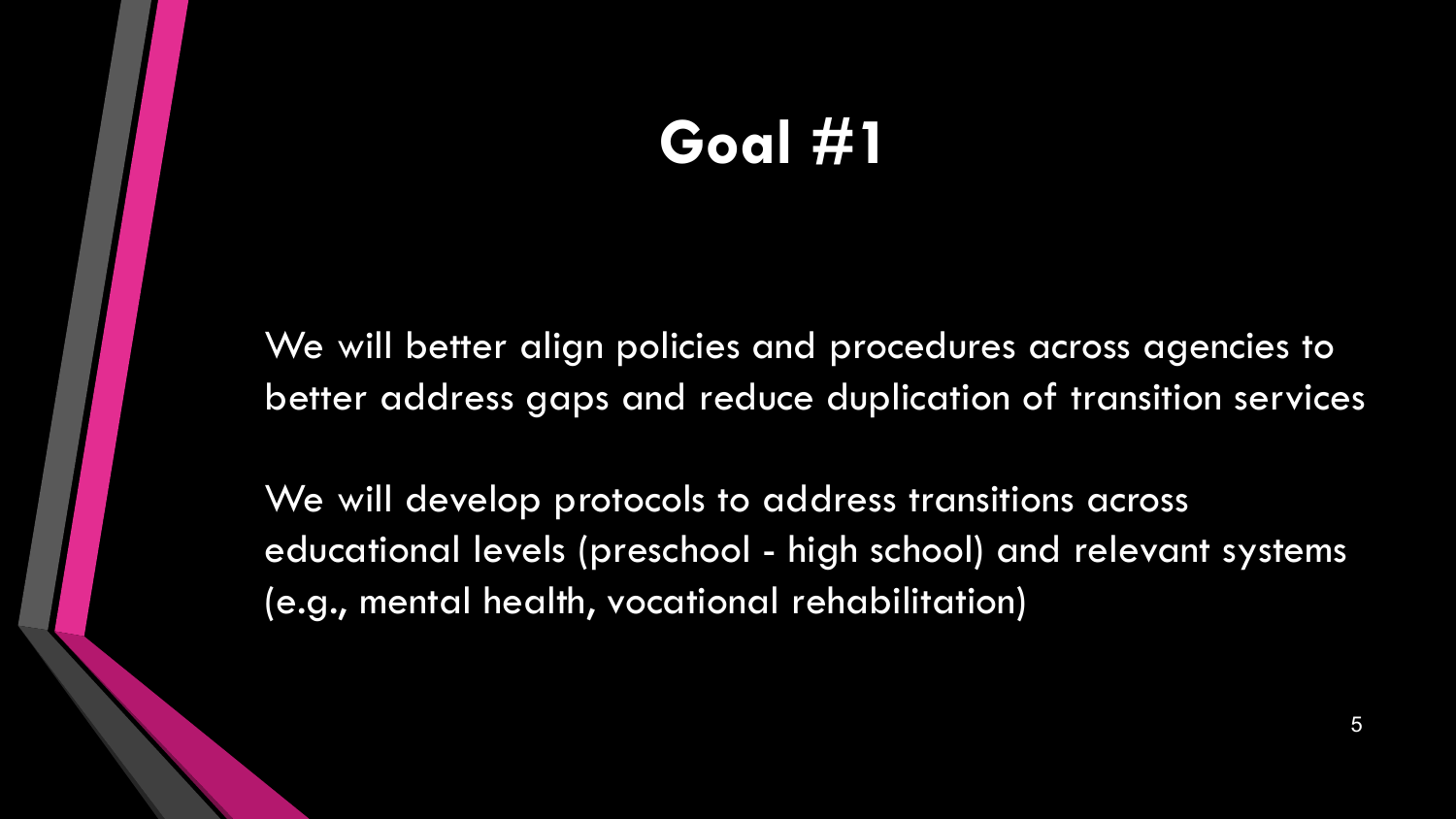#### **Goal #1: Tasks**

- Complete an environmental scan and review of existing models of transition including:
	- NTACT taxonomy and
	- Other states' models.
- Complete an environmental scan and review across agencies of existing transition guidance.
- Consider how to best assess needs.
	- Needs survey?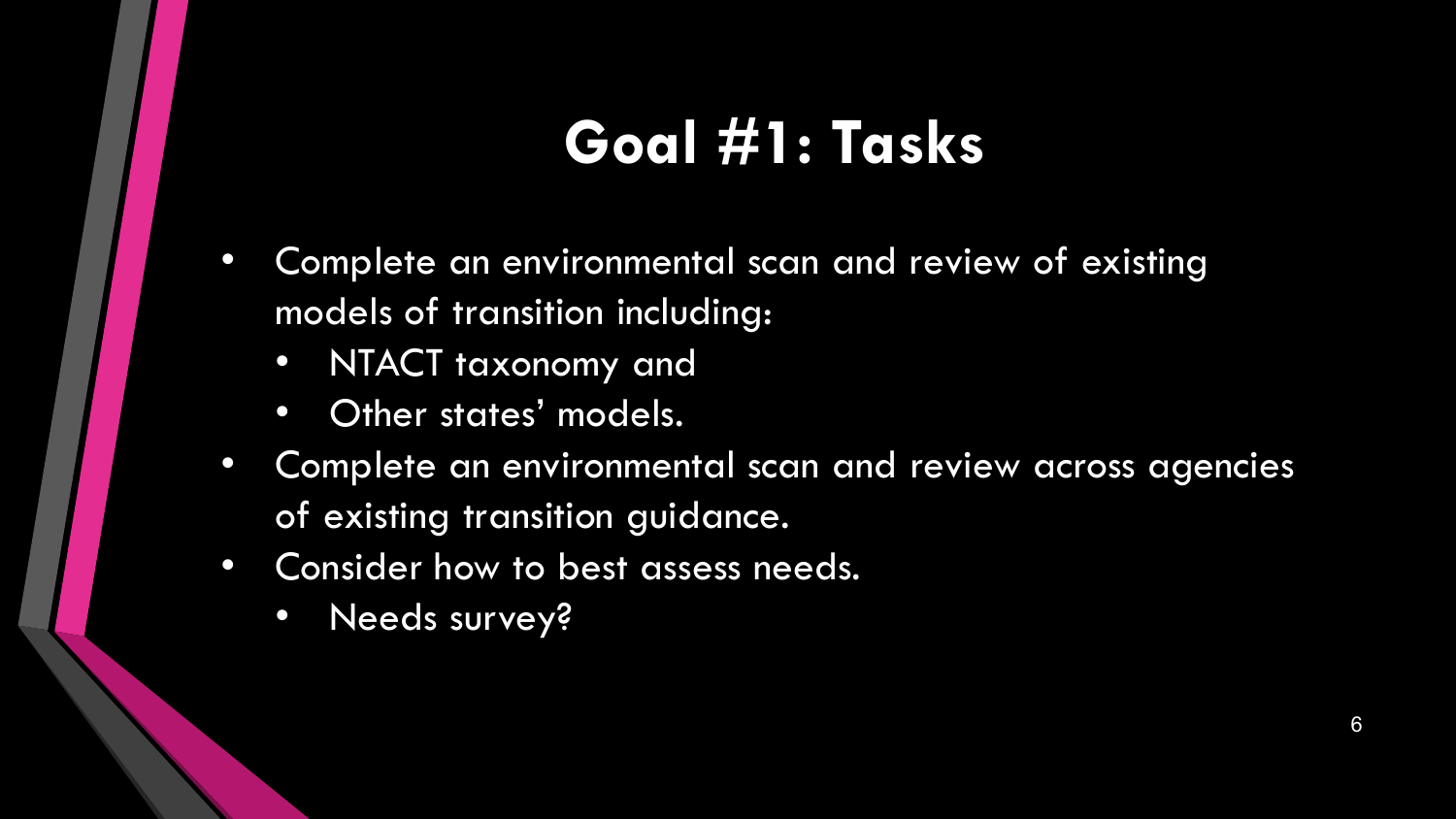#### **Goal #1: Outputs**

- Cross-walk/reference guide
- Tool kit of existing Kentucky resources
- Needs assessment tool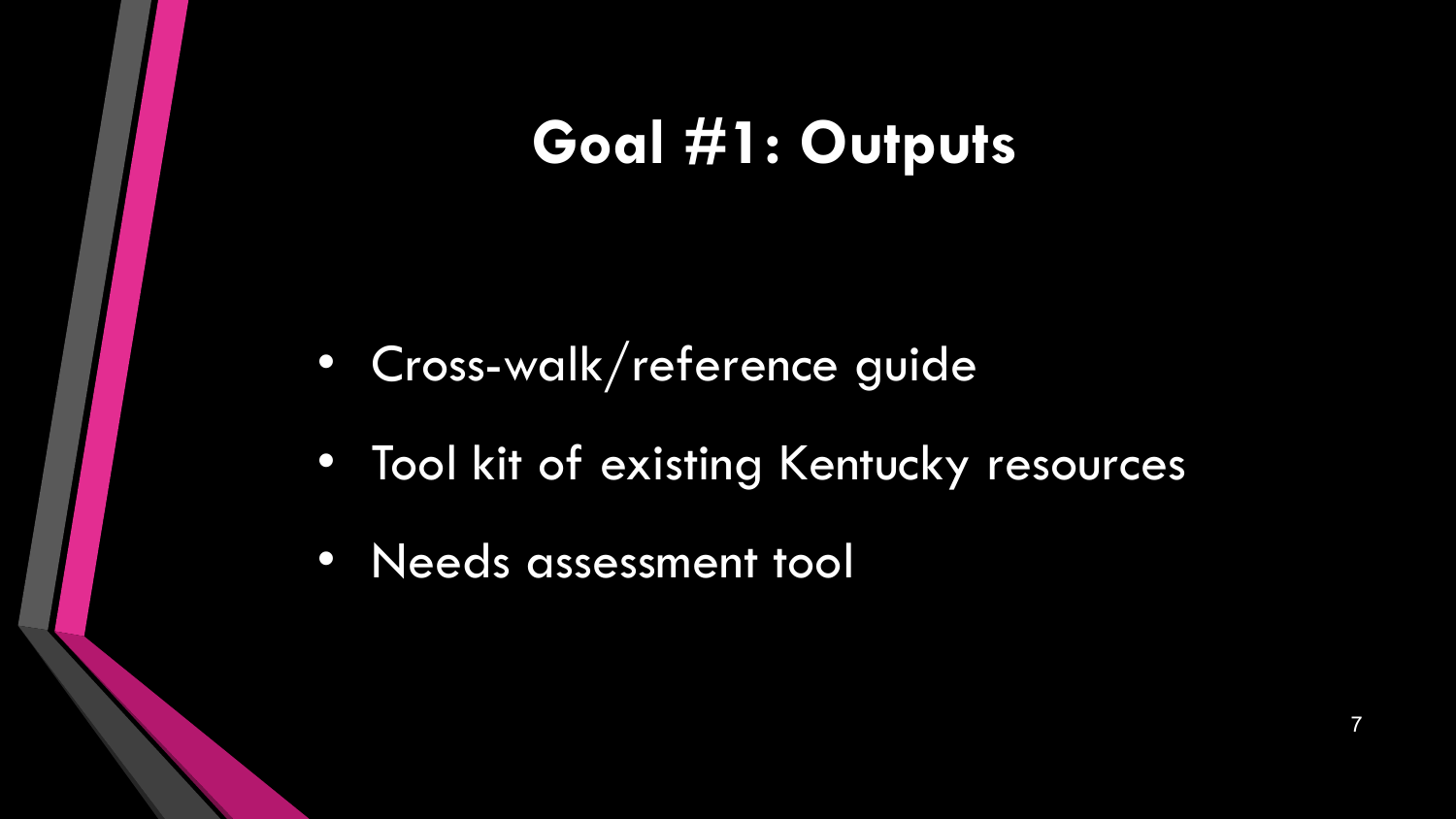#### **Goal #2**

We will improve the capacity of systems serving transition age youth to gather, share and use relevant service and outcome data.

We will improve the ability of systems serving transition age youth to evaluate the effectiveness of their services through coordinated data gathering, sharing and usage.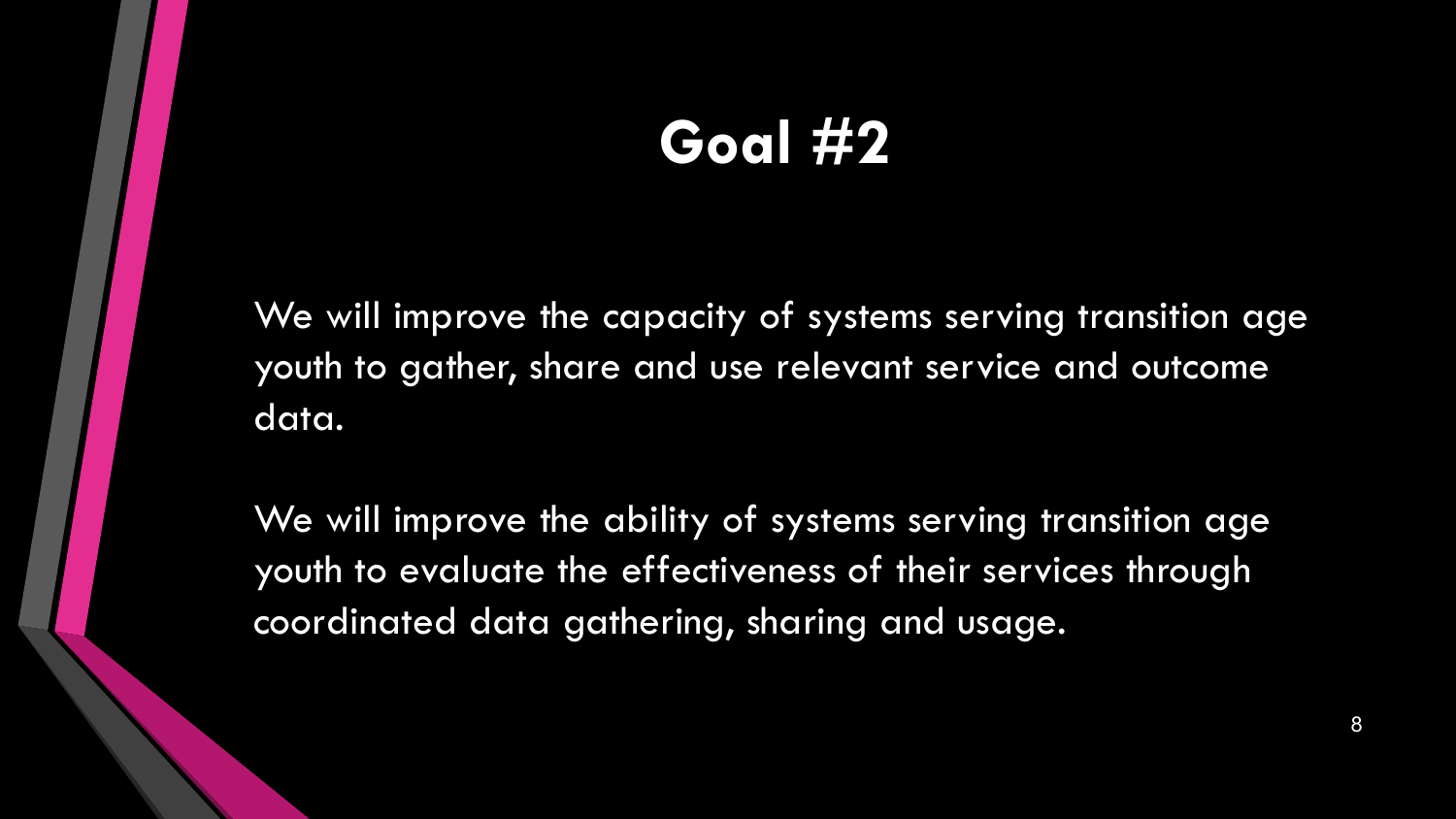#### **Goal #2: Tasks**

- Explore the use of common identifiers.
- Complete an interagency environmental scan of current data gathering and sharing procedures.
- Based on the environmental scan, conduct an analysis to identify gaps in data gathering, sharing and usage.
- Based on the gap analysis, construct a set of recommendations for improving interagency data gathering, sharing and usage.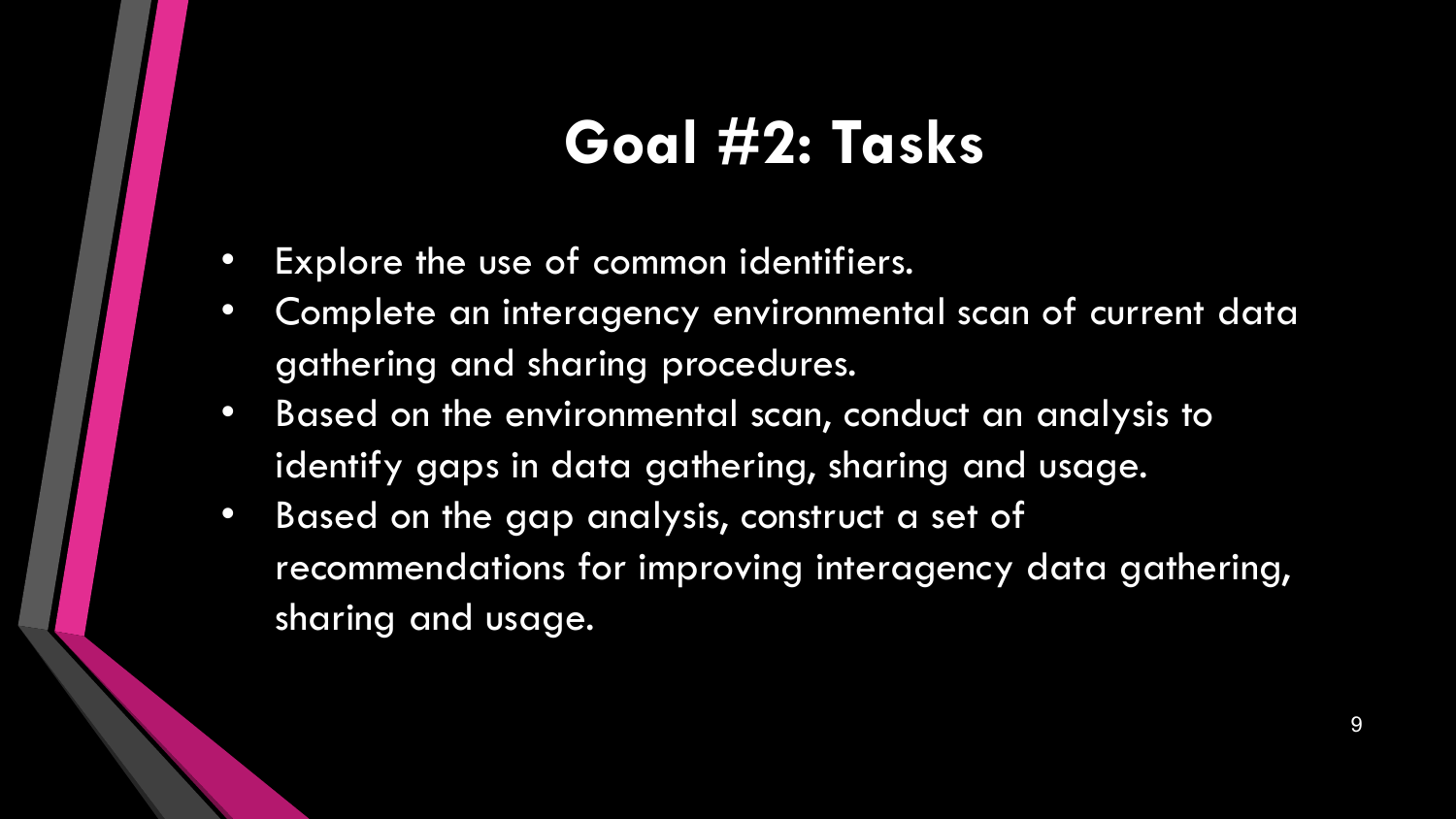#### **Goal #2: Outputs**

- Reference of current data gathering practices (results of environmental scan)
- Comprehensive list of agencies and data sources.
- Written report detailing findings from environmental scan and analysis.
- Written recommendations on cross-agency data sharing practices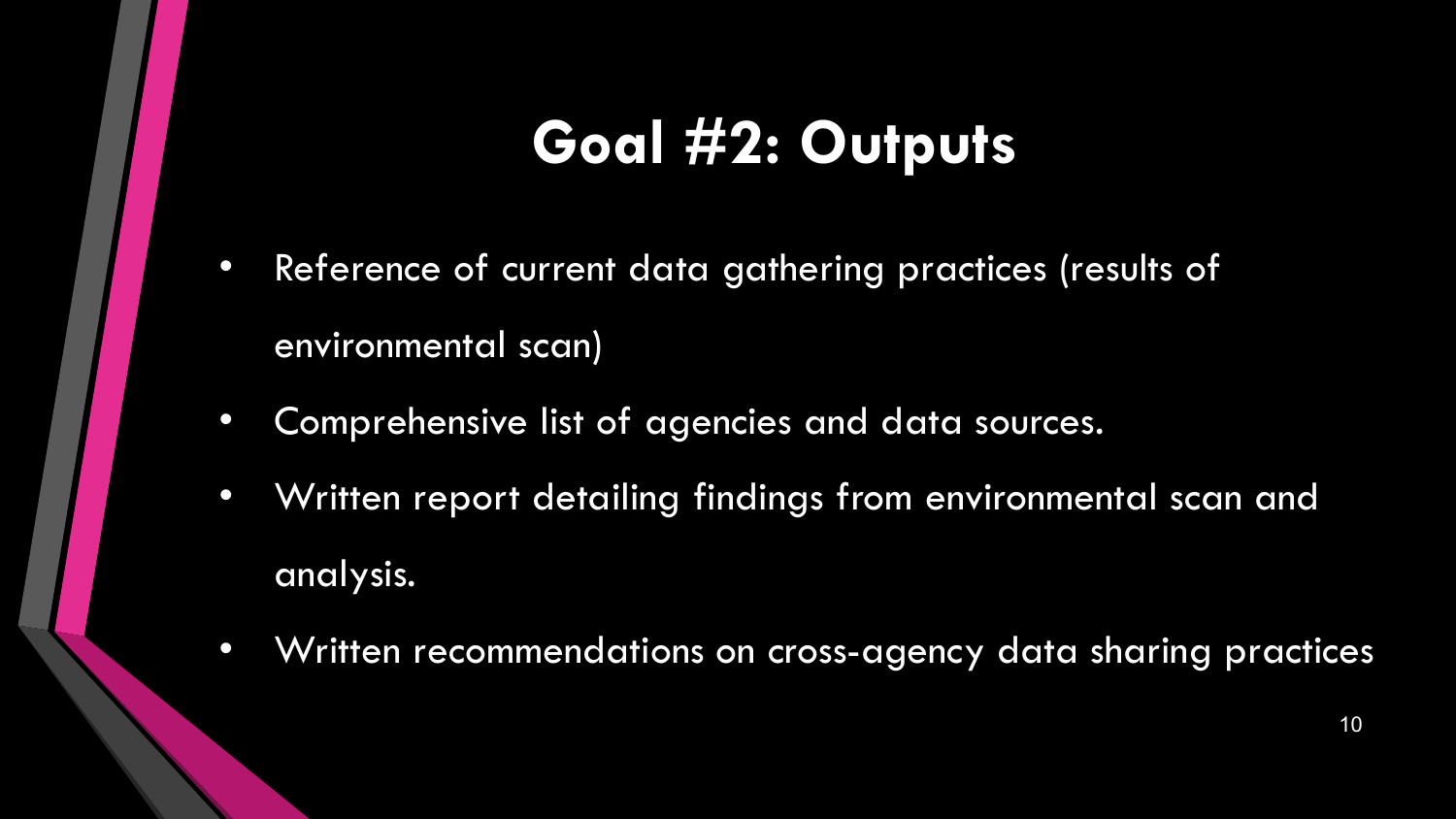# Discussion and Q & A

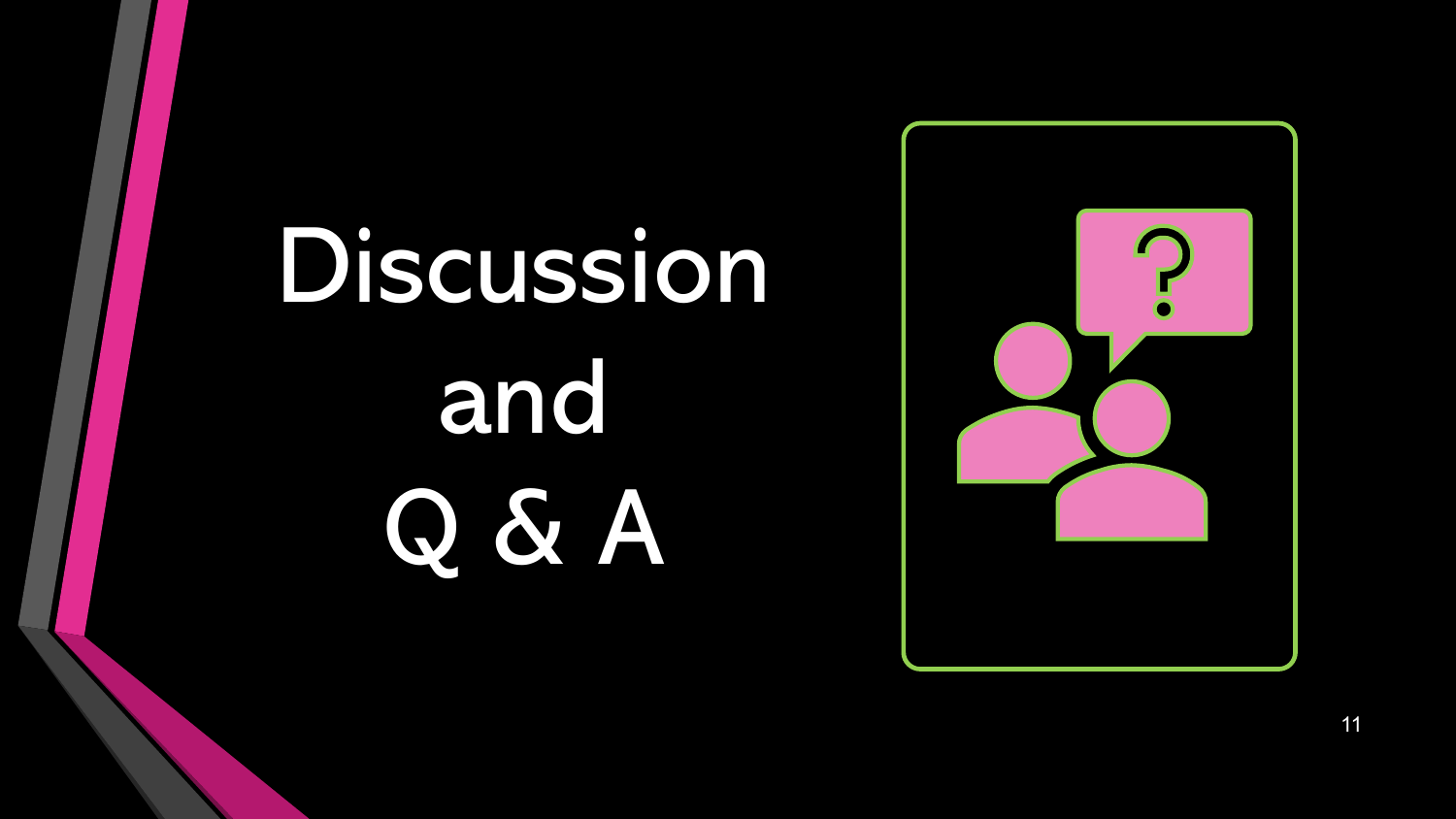## Agency Updates **Your Turn**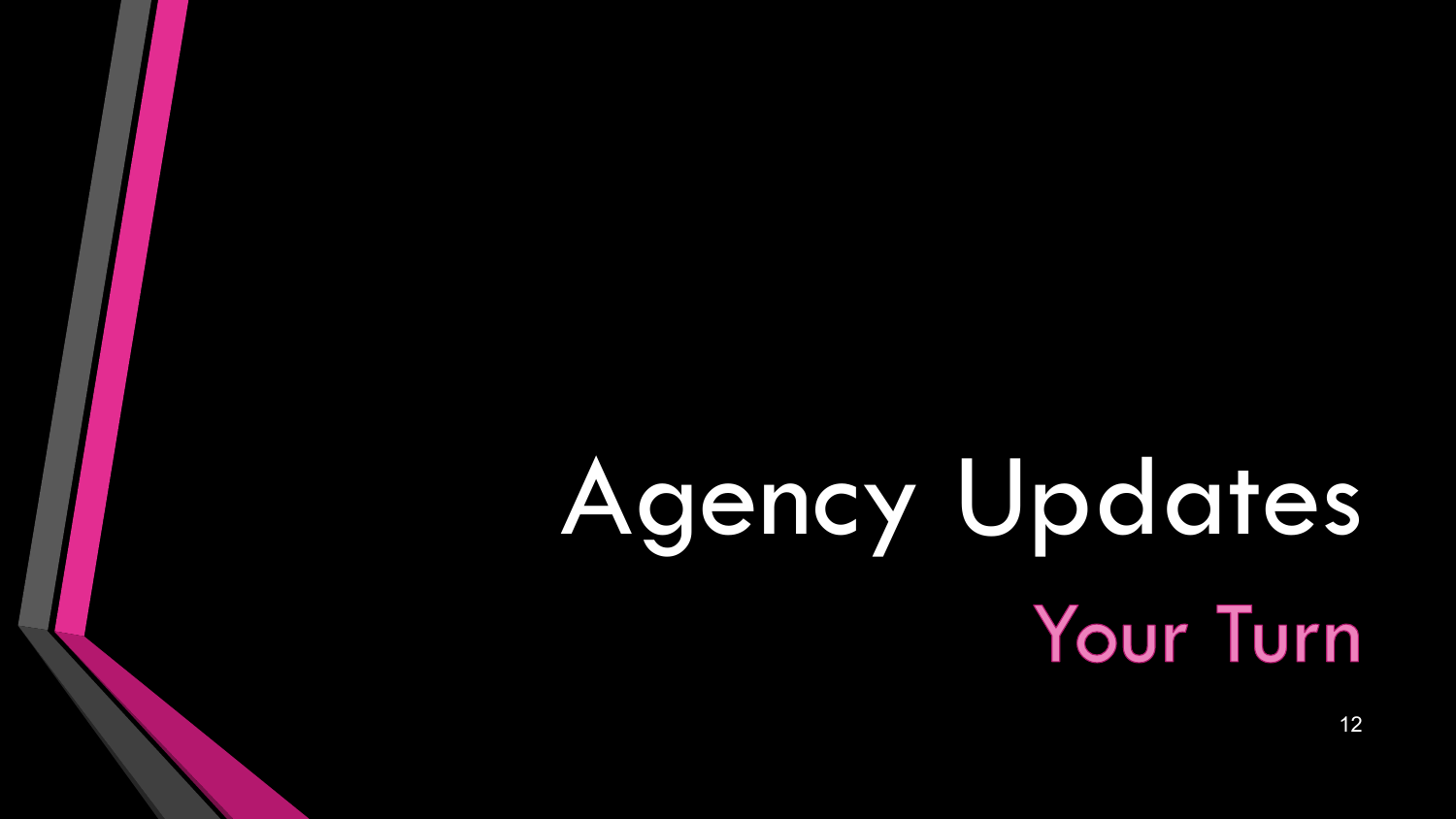#### Meeting Dates 2021

#### NEXT MEETING DATE: October 29, 2021

Set 2022 Meeting dates at the October meeting. (Possible dates: January 28, 2022, April 29, 2022, July 29, 2022, October 28, 2022)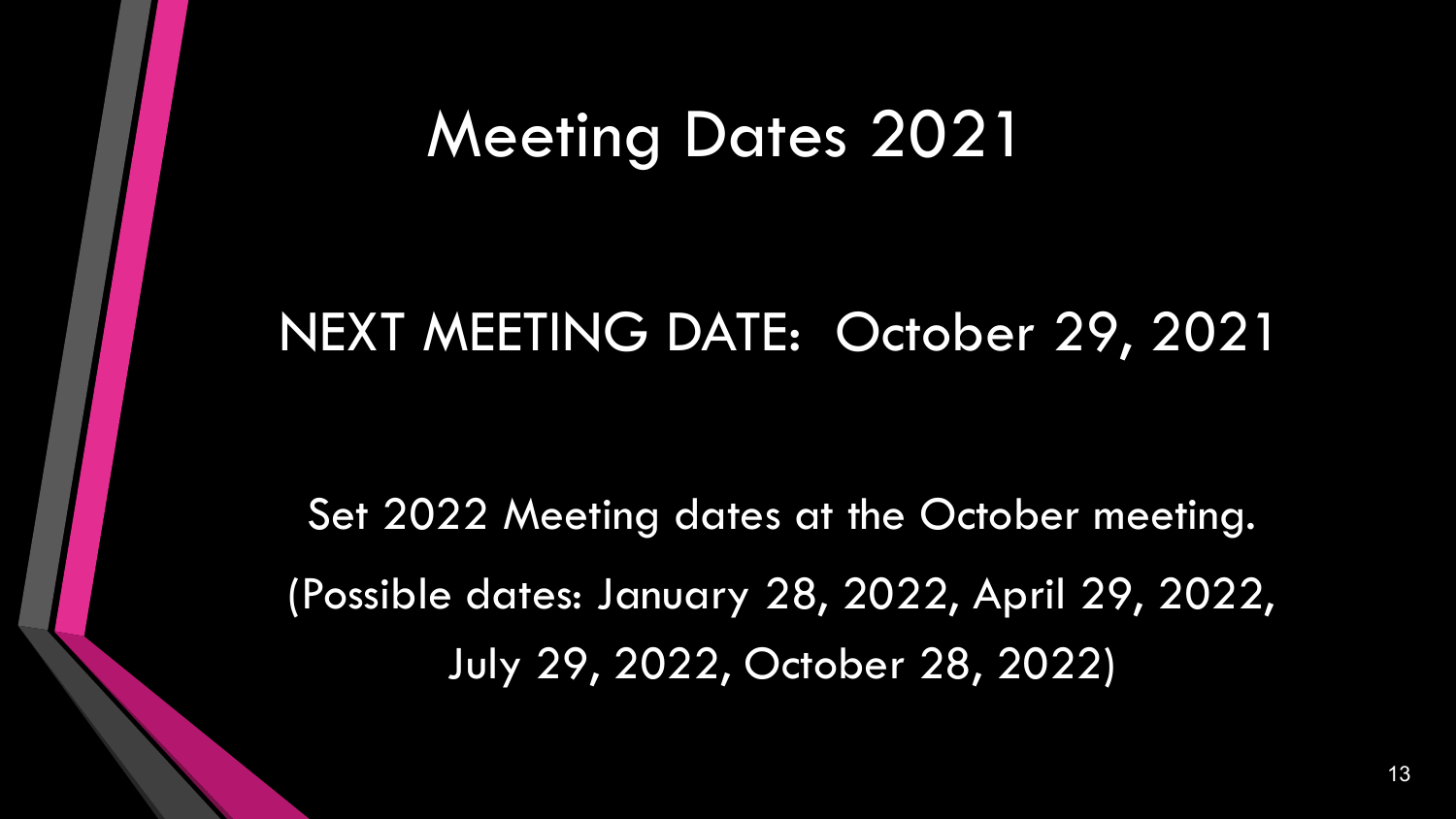Next Steps Comments Questions